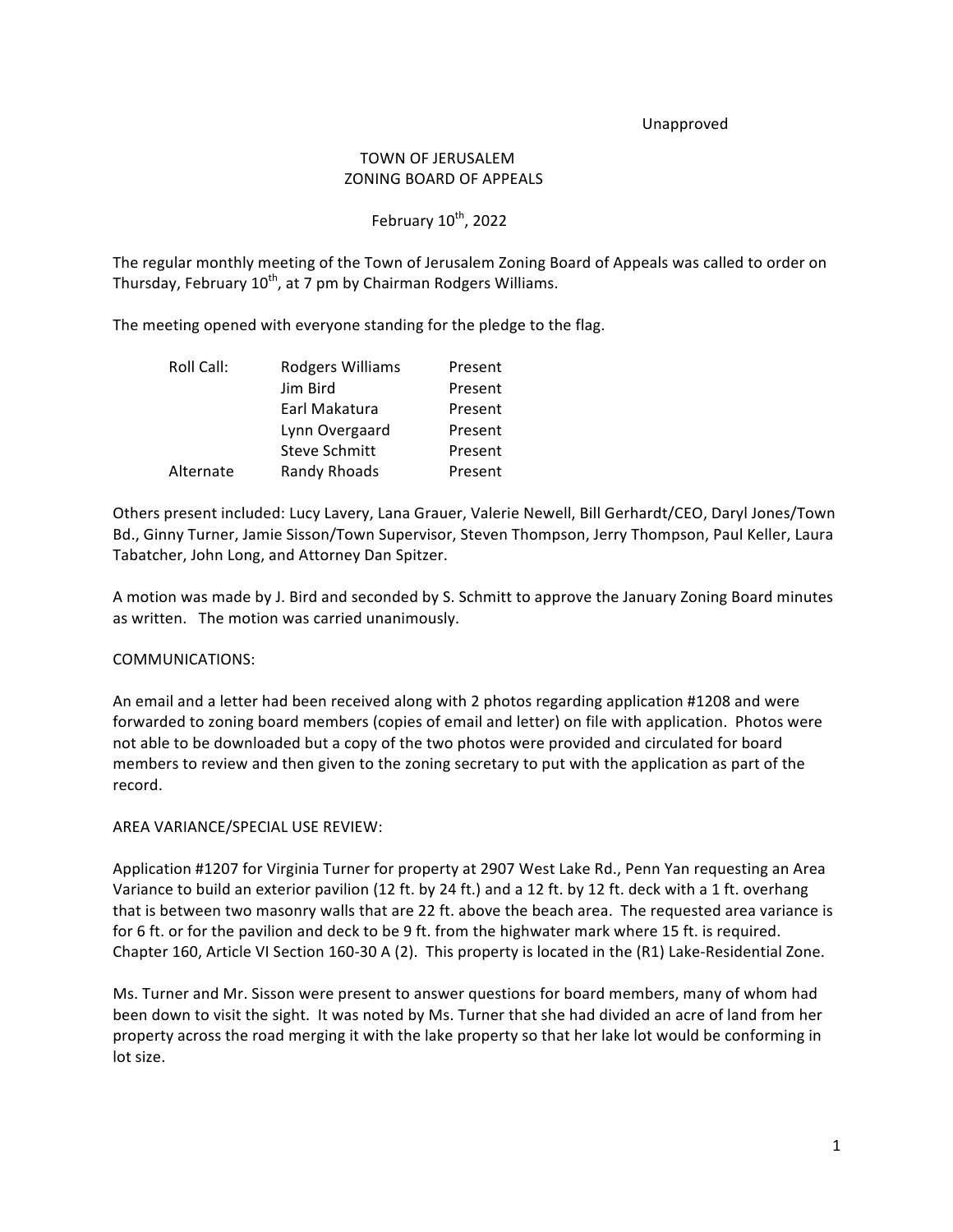The Planning Board had approved a Steep Slopes application for a proposed new attached garage at this location at their January Planning board meeting.

The proposed 12 ft. by 24 ft. pavilion and the 12 ft. by 12 ft. deck with a 1 ft. overhang will be built between two existing masonry walls that are 22 ft. above the beach area. The pavilion and deck will extend 36 ft. along the masonry wall with the setback from the highwater mark being 9 ft. where 15 ft. is required. This setback is measured from the closest part of the structures including the 1 ft. overhang to the highwater mark.

Board members noted that with the proposed deck and pavilion being located at a height of 22 ft. above the beach area should not have any issues with the highwater level.

R. Williams closed the meeting for public comment and called for the area variance test questions to be read.

The area variance test questions were read and reviewed with the following results:

1)Whether an undesirable change will be produced in the character of the neighborhood or a detriment to nearby properties will be created by the granting of the area variance: (5-No, 0-Yes). R. Williams, it is in keeping with the neighborhood.

2) Whether the benefit sought by the applicant can be achieved by some other feasible method than an area variance: (4-No, 1-Yes) J. Bird-yes, the applicant could make the deck and pavilion smaller; L. Overgaard-no, E. Makatura-no, S. Schmidt-no, R. Williams-no, he could make the deck and pavilion smaller but because it is between two walls it is really not a problem.

3) Whether the requested area variance is substantial: (5-no, 0-yes). It is substantial but because it is between the two walls it is not an issue.

4)Whether the proposed area variance will have an adverse effect or impact on the physical or environmental condition of the neighborhood or district: (5-no, 0-yes). It is between the two concrete walls.

5) Whether the alleged difficulty was self-created: (5-yes, 0-no). They really don't need to put a deck and pavilion there.

There being no further discussion, a motion was made by J. Bird and seconded by S. Schmidt based on review of the area variance test questions, to grant the area variance as requested. The deck and the pavilion to be no closer than 9 ft. to the highwater mark as measured from the closest part of either structure including the overhang.

The motion was carried with a poll of the board as follows: L. Overgaard-grant, E. Makatura-grant, R. Williams-grant, S. Schmidt-grant, J. Bird-grant.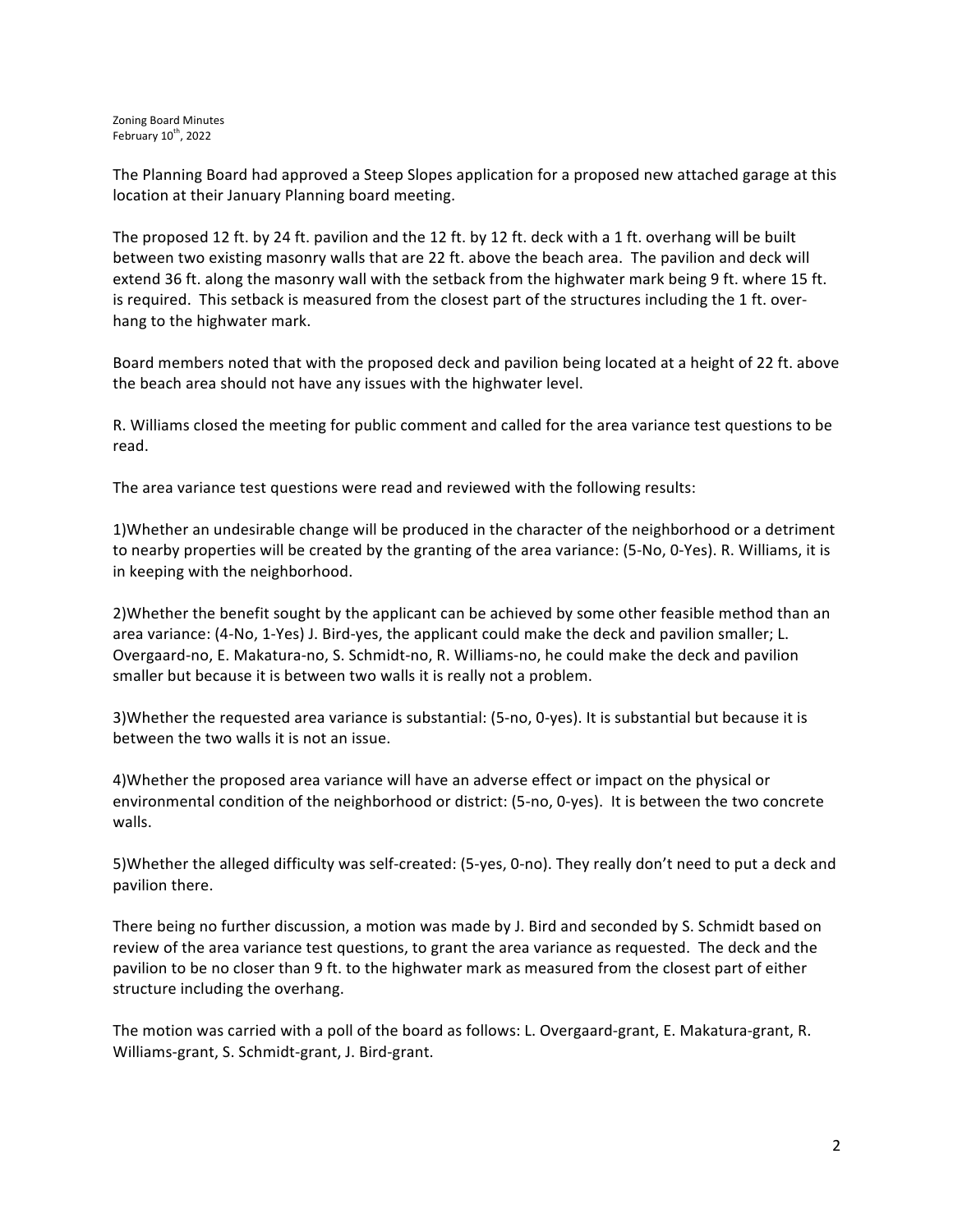Zoning Board Minutes February  $10^{th}$ , 2022

In granting this area variance the board finds that the strict application of this chapter would deprive the applicant of reasonable use of the land and is the minimal variance that will accomplish this purpose. This variance will not be injurious to the neighborhood nor alter the essential character of this location.

Application #1208 for Eric Kurzik owning property at 10193 East Bluff Dr., PY requesting an Area Variance to build a parking area on the west side of East Bluff Dr. with 2 retaining walls to be placed in the excavated area to maintain the integrity of the bank once it is excavated to provide a parking place that is out of the road right-of-way. The area variance requested is for a setback of 24 ft. 9 in. as measured from the center of the traveled way to the closest part of the retaining wall.

John Long, contractor for Mr. Kurzik was present to explain the requested area variance and noted that to begin with, there were plans to have a pipe put in alongside of the road and make an area to park that was parallel with the road. Mr. Long stated that he had met with the Town Highway Superintendent and was told that his idea was not going to work since it would put them into the road.

It was noted that the bank in this area is quite steep and when excavated out and retaining walls added to maintain the integrity of the bank then there would be a solid concrete structure there at the edge of the road right-of-way that would be a safety concern not having visibility to see both ways around it for oncoming traffic when exiting this parking area.

Chairman R. Williams noted that while he could understand the need to have a parking area, that the applicant wanted to have this area provided with retaining walls to uphold the integrity of the excavated bank, there were also obstacles to the building of this area including erosion issues, safety issues for getting in and out of this area even if excavated because of the hillside with the added solid retaining wall structure that would be right at the edge of the road right-of-way.

Board member J. Bird stated there must be some other place for building a parking area whether he builds his house on the upper side of the road and provides parking on the east side of the road or he puts his parking farther up on the west side of East Bluff Dr.

He also noted that to come closer than 35 ft. as measured from the structure in question to the center of the road is something that they as a board have been advised not to do and to come closer than that is a stretch even though there have been minimal cases where the board may have granted a variance but the circumstances in those cases were very unusual.

Attorney Dan Spitzer was present who spoke with regards to this area variance application. Mr. Spitzer had been asked by the Town Board to be at this meeting. Attorney Spitzer explained to the Zoning Board that it would be in the best interests of the Town for the zoning board to close the public hearing but to adjourn and not act on this application. He noted that the full engineer's report was not in with regards to the slope and topography of the property, and the zoning board has sixty-two days after the final hearing to make a decision on an application.

Attorney Spitzer noted that the Town Board has concerns with structures that have been built closer to the road right-of-way than zoning requires on both East and West Bluff Dr.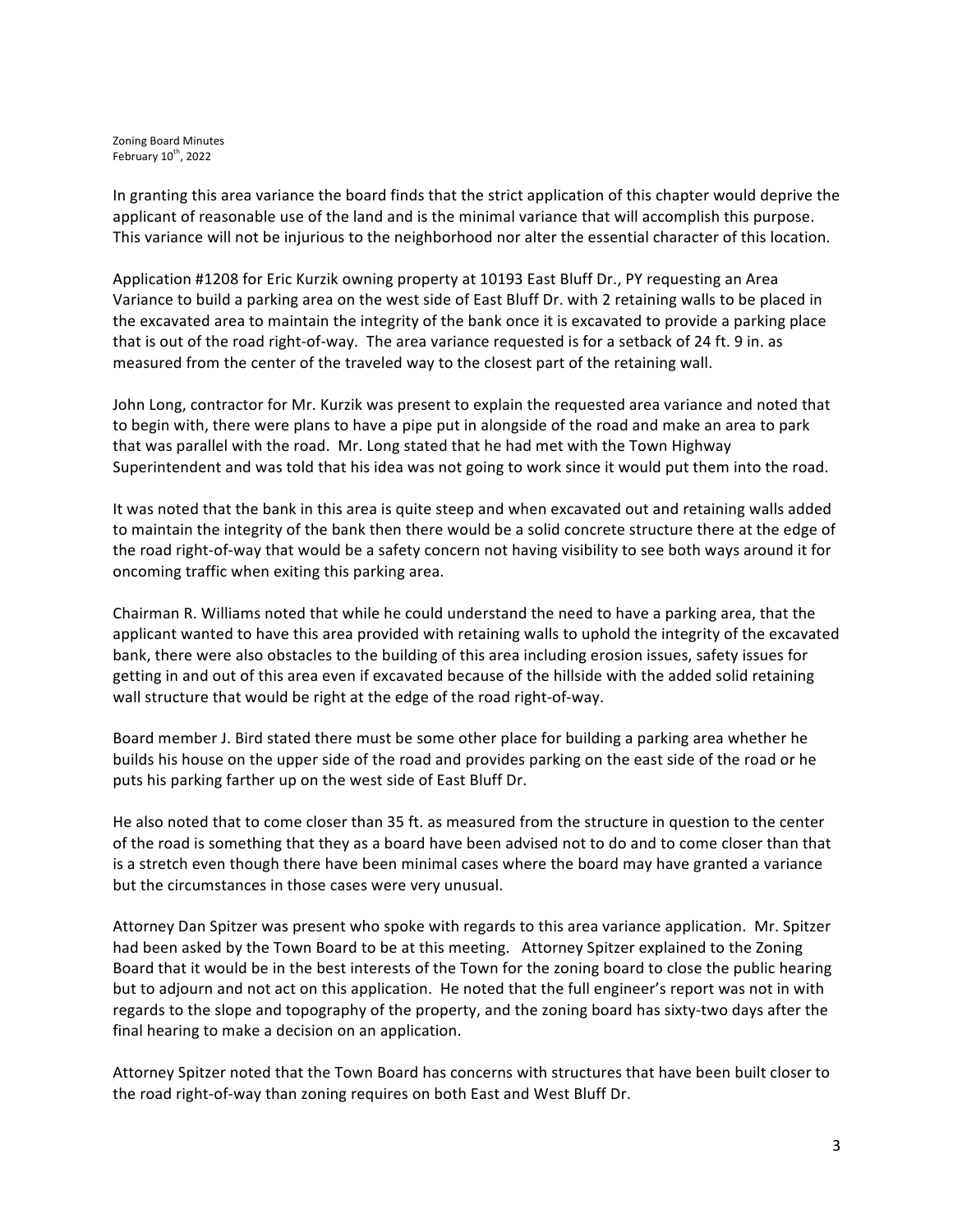Zoning Board Minutes February  $10^{th}$ , 2022

There has been some discussion of perhaps creating an East and West Bluff Rd. corridor zone that would be similar to an overlay zone similar to wetlands, windfarms, and other type overlay zones.

This would allow for the board to look at changing the zoning for this particular area to allow for the creation of a set of setbacks just for this overlay district/zone. These new setbacks would be crafted into a proposed law that would call for a public hearing to get the public involved.

Attorney Spitzer noted that while the board has the power to grant an area variance, they are only supposed to grant the minimum variance that would not deprive the applicant of reasonable use of the land and is the minimal variance that will accomplish that purpose.

They are also to consider that the variance will not be injurious to the neighborhood nor alter the essential character of the location of the proposed variance.

Board member J. Bird stated that he had real concerns over the safety issues of this parking area and its being right at the edge of the road right-of-way with the proposed retaining wall and was not in favor of this proposal as requested.

Other board members were asked if they had questions or concerns and it was noted that they were all in agreement having concerns over safety issues particularly with the location of the retaining wall(s) and the visibility along that stretch of road from either direction.

A concerned citizen and property owner, Valerie Newell from 10627 East Bluff Dr., was present to state her concerns and reasons for opposition to this application. She noted that when a vacant piece of property is purchased that a property owner should be well aware of the rules and regulations of the Town without having to ask for a variance to build anything on their property. Ms. Newell noted that East Bluff Dr. gets a lot of bicyclers and walkers during the better part of the year particularly along this stretch of road and there are no sidewalks here, and this parking area may even cause the pedestrians to walk out into the road. Cars travel rather quickly along this road and during the summer months, the sheriff's camp has young people that hike along this stretch of road every Tuesday morning.

Because of the steepness of the slope on the west side of the road, Ms. Newell also has concerns with the erosion issues that may be caused by the excavation into the bank by this proposed parking area and the trees that will need to be removed to create this parking space.

Ms. Newell stated that she and her neighbors are not against development but it is important that new owners coming into the area make themselves aware of the rules and regulations of the Town before they purchase a piece of property so that they can help to care for and maintain the integrity of Keuka Lake and the surrounding area by building something that complies with the codes that were adopted by the Town to preserve the assets that we have.

Another concerned citizen, Lucy Lavery from 10411 East Bluff Dr., read a letter from Timothy Smith, owner of Sycamore Point at 10627 East Bluff Dr. (copy of letter on file with application). This letter stated many of the same concerns and reasons for opposition as Ms. Newell.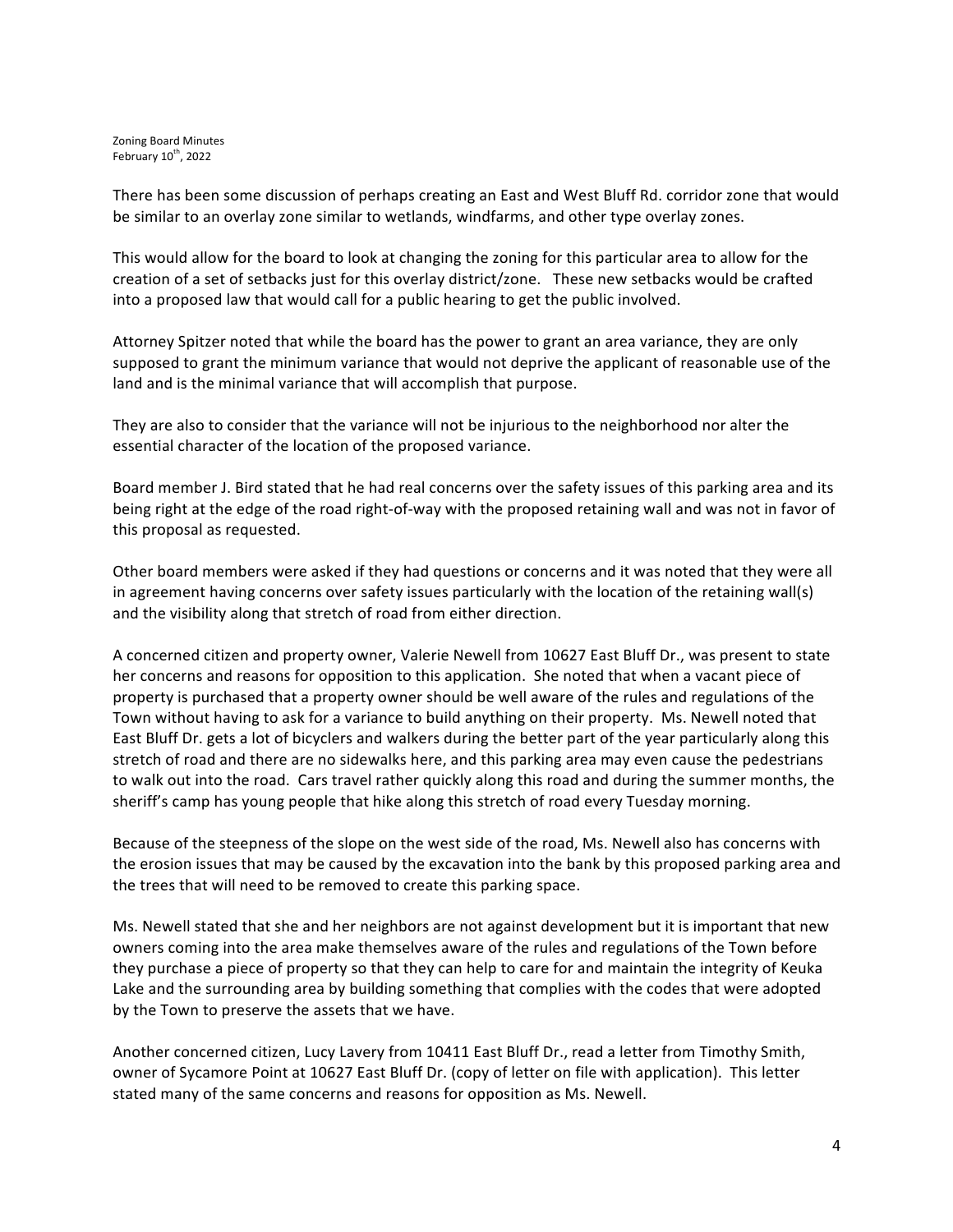Lana Grauer, owning property at 10339 East Bluff Dr. owning property to the west of the applicant's property was also present, stating that she concurred with the other neighbors in opposition to the variance application.

Steven Thompson of 10375 East Bluff Dr. concurred with the other neighbors in opposition to this application.

Paul Keller of 10119 East Bluff Dr. agreed with the neighbors regarding the opposition to the application as proposed particularly because of the steepness of the slope in this area.

There being no one else to speak, the area variance test questions were read and reviewed as follows:

1)Whether an undesirable change will be produced in the character of the neighborhood or a detriment to nearby properties will be created by the granting of the area variance: (0-No, 5-Yes). The steepness of the slope in this area and the safety issue of the parking area so close to the road with the limited visibility when pulling onto the highway at this location.

2) Whether the benefit sought by the applicant can be achieved by some other feasible method than an area variance: (0-No, 5-Yes) The applicant could build in a different location on his property and provide off-road parking; the lot is vacant so there is a lot of potential for where the applicant could build.

3)Whether the requested area variance is substantial: (0-no, 5-yes). The proposed parking area with the retaining walls is right next to the road right-of-way and the requested variance is substantial since the required setback is 65 ft. measured from the center of the road and the requested variance is to be 24 ft. 9 in. from the center of the road. There are also highway maintenance issues and safety issues.

4)Whether the proposed area variance will have an adverse effect or impact on the physical or environmental condition of the neighborhood or district: (0-no, 5-yes). Issues with erosion control because of the steep slope and the water courses in that area that have drainage and flooding issues during the recent severe rainstorms.

5)Whether the alleged difficulty was self-created: (5-yes, 0-no). The applicant purchased the property knowing about the conditions of the property.

The board was commended for taking the time to thoroughly review this application and to consider the concerns of the neighboring property owners before making a decision regarding this application.

J. Long, the contractor noted that it sounded like it was a problematic area to have the proposed parking area in this location and there were safety concerns, however, he noted that if they were to build the parking area on the east side of the road, a retaining wall would be needed there as well and it would be in the road right-of-way. He asked if there was a way to get together with neighbors and the board to find a solution that would be agreeable with everyone without having to keep coming back month after month. He noted that he was not sure what the answer would be and was looking for some possible suggestions for a solution for this issue.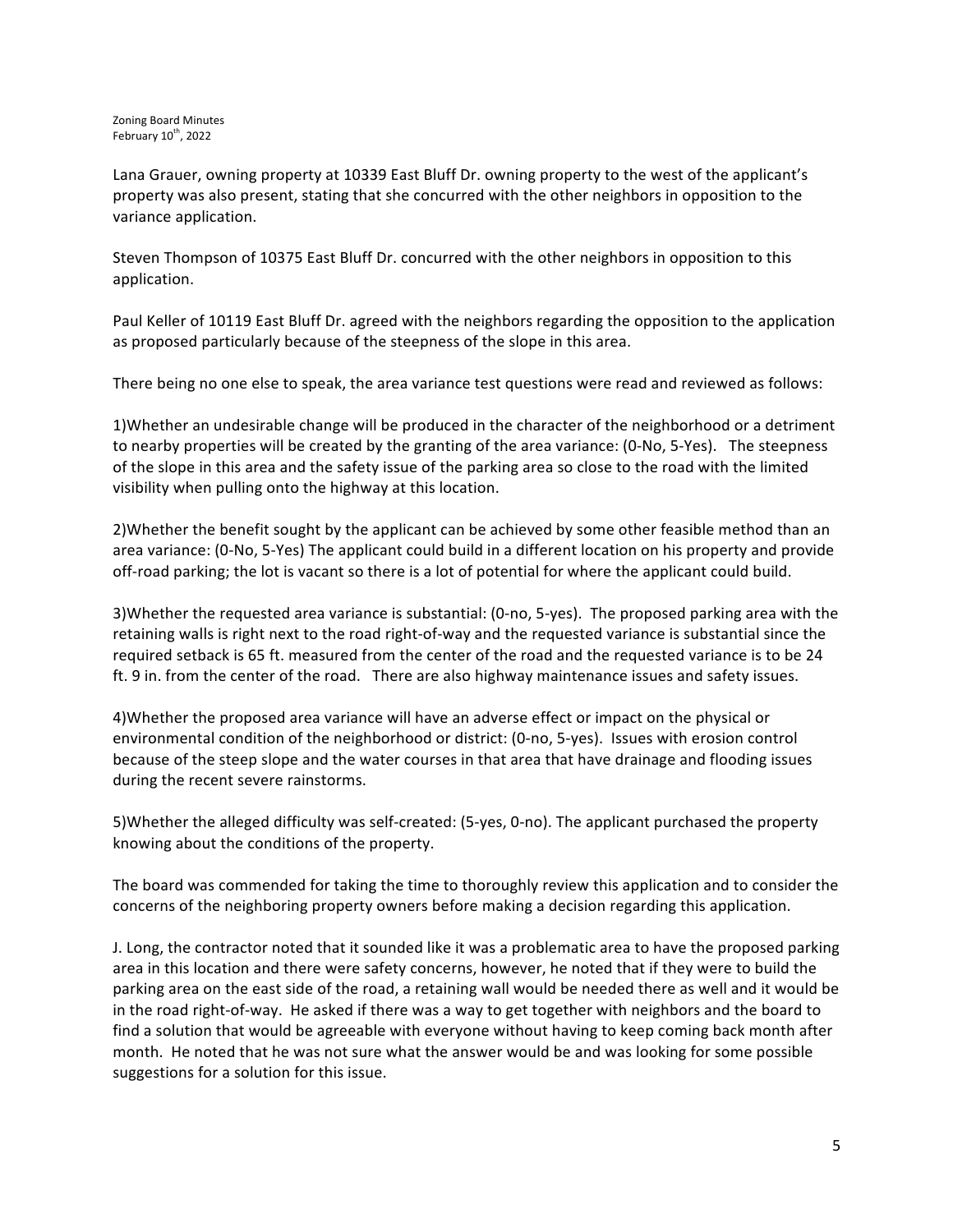Zoning Board Minutes February  $10^{th}$ , 2022

Whether or not Mr. Kurzik knew about the difficulties of building on this lot does not alter the fact that he has the option to make application for an area variance.

There being no further discussion, a motion was made by J. Bird and seconded by S. Schmidt to close the public hearing.

A motion was then made by R. Williams to deny the application for the area variance for 10193 East Bluff Dr. based on the results of the area variance test questions and because it is not safe, there are other options of where the parking area could be provided;

the steep slope is a potential problem for continued erosion problems if the parking area were to be excavated even with the installation of retaining walls since the bank in this area is very steep, as well as causing issues for highway maintenance. The visibility in this location for traffic coming from either direction would be a safety issue when pulling out from this proposed parking area.

The motion was seconded by J. Bird and carried with a poll of the board as follows: L. Overgaard-deny, E. Makatura-deny, S. Schmidt-deny, J. Bird-deny, R. Williams-deny.

OTHER BUSINESS:

There was a general discussion about what can be done to tighten up on the number of area variances that are being granted on the East and West Bluff roads.

It was noted by Attorney Spitzer that by either creating an overlay district or by amending the zoning code with regards to setback from the road right-of-way, then it is like doing a re-set and there are no precedents regarding former area variances that were granted.

Board member J. Bird was concerned that rather than creating an overlay district and more government regulations that the zoning board would be more restrictive in the area variances they grant. He stated that once in a while, there are situations where an area variance can be granted and it would not be an issue.

Attorney Spitzer noted that by having the Town Board setting rules for certain areas, it actually should make it easier for the zoning board to allow for certain variances to be granted only if they meet the criteria for that specific area; for example, someone could be allowed in the 35 ft. parking space but would not be allowed to have a retaining wall built in this area.

Zoning Code is supposed to be compatible with the Comprehensive Plan and what is appropriate for the particular district where a piece of property is located.

It was briefly discussed about having some training for both Planning and Zoning Board members.

The next zoning board meeting will be March  $10^{th}$ , 2022.